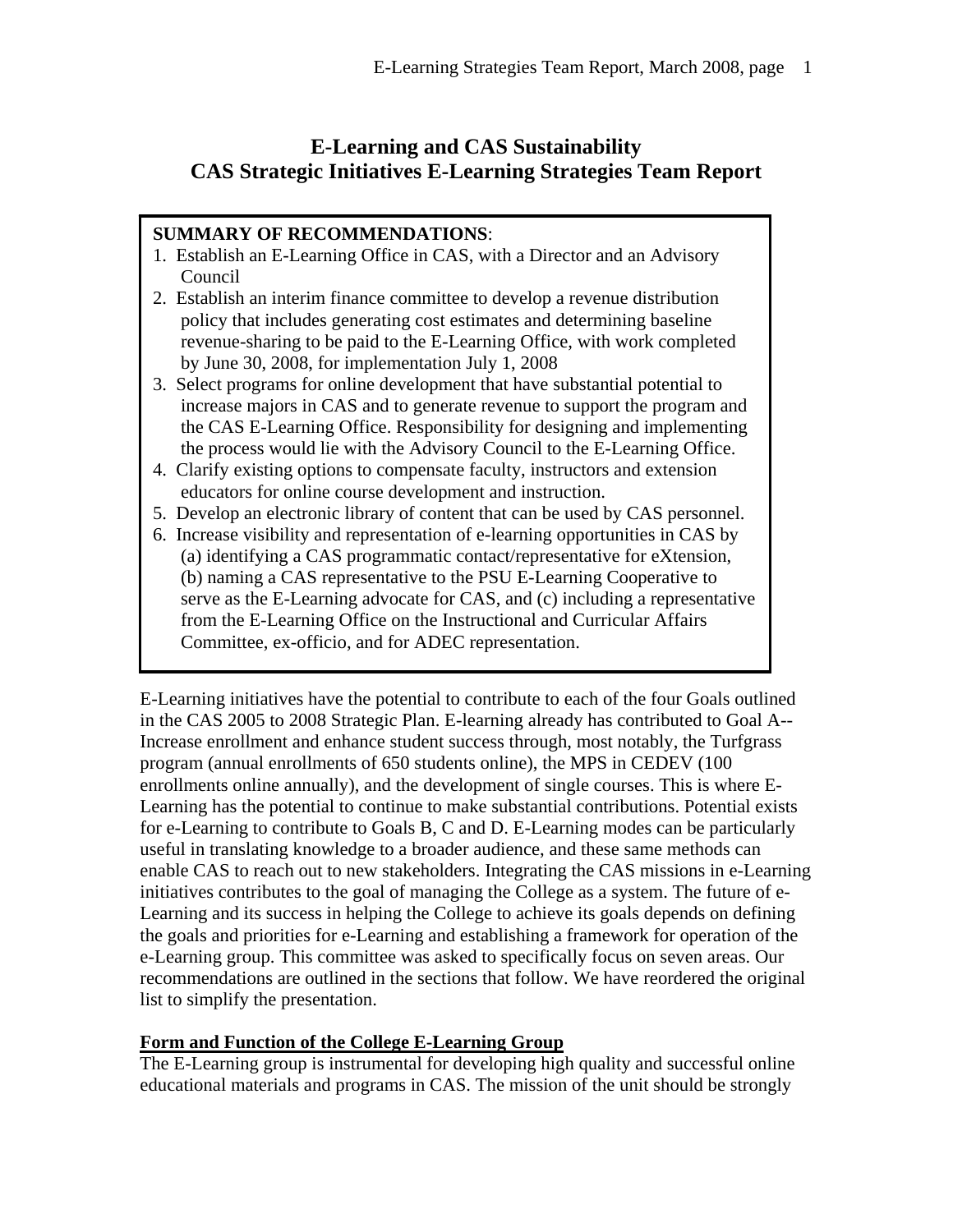oriented toward pedagogy and the development of educational materials. To achieve this mission, we recommend the following:

- $\overline{\phantom{a}}$  The E-Learning group should be established as the E-Learning Office with a Director who has a background in instructional design and development of educational materials.
- The E-Learning Office should report to a newly established Advisory Council composed of a representative from each academic unit and Cooperative Extension, and chaired by an Academic Dean. Policy for the unit will be set by the Advisory Council.
- $\ddot{\text{I}}$  We recommend the following Program selection activities be the responsibility of the Advisory Council to the E-Learning Office:
	- o identify and encourage appropriate program areas for development as online offerings,
	- o design and implement the process for program selection for new program development.
- $\overline{\text{4}}$  A finance subcommittee of the Advisory Council should be established to advise the E-Learning Office and Advisory Council on revenue sharing and cost structures for the E-Learning Office.
- $\perp$  CAS should continue to provide a baseline of support for the unit to maintain a core of staff. Beyond that, the E-Learning Office should become self-supporting.
- $\overline{\text{I}}$  The E-Learning Office, and all completely online courses developed in CAS, will meet the Penn State Quality Assurance e-Learning Design Standards.

This structure will provide a clear link from the E-Learning Office to the academic units, facilitating communication among these units. This will encourage development of new online programs and courses, will ensure that the focus of the E-Learning Office is pedagogy and instructional design quality, and that increased demand for online course design, maintenance and revision is supported by revenues to the E-Learning Office. This structure also positions the E-Learning Office, and the College, to maximize the potential for growth in e-learning and the E-Learning Office.

# **Funds Distribution Policy and Cost Recovery for the College E-Learning Unit**

The development and offering of new online programs will need to be carried out using existing resources (faculty and staff), or new revenues will be required to cover costs in both departments and the CAS E-Learning Office. We recommend a revenue distribution policy that meets the following objectives:

- Revenue to departments should be maximized to support full implementation and management of the programs.
- $\overline{\text{4}}$  A portion of revenue from courses and programs developed by the E-Learning Office is returned to the College to support the E-Learning Office. This baseline amount supports and encourages retention of high quality staff, enables the unit to purchase equipment and software, and covers course maintenance (see below). We recommend a baseline percentage tax on the revenue generated through online offerings (similar to the current MOU).
- $\overline{\text{+}}$  Resources need to be available for new course/program development (many of these costs are incurred prior to courses being offered and revenue generated).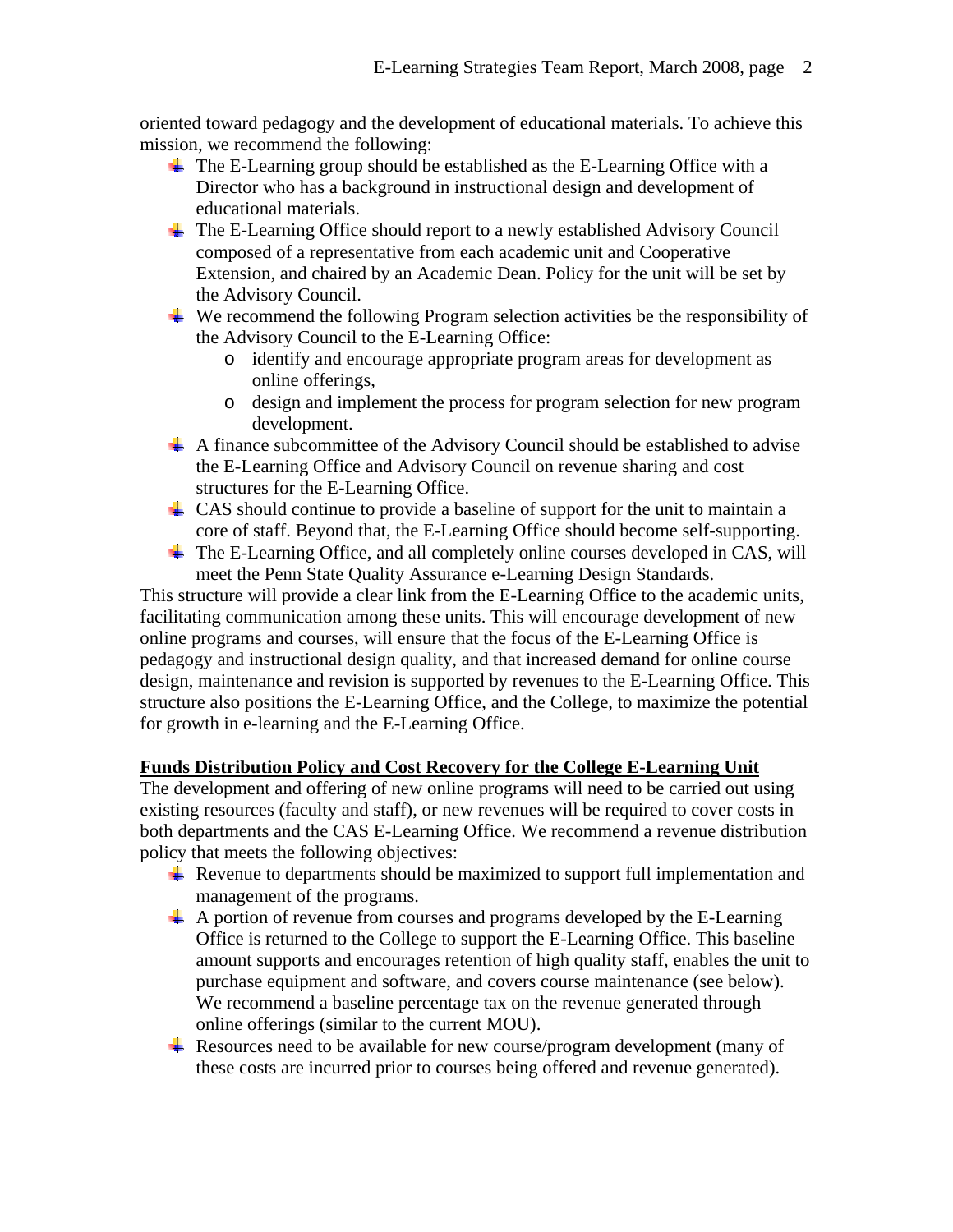- Cost recovery for services provided by the E-Learning Office is essential. Cost estimates for all services available from E-Learning Office should be developed.
- $\ddot{\text{I}}$  We recommend that an interim finance committee make specific recommendations on costs structures and the revenue distribution policy for the E-Learning Office, with work completed by the end of June 2008, for implementation July 1, 2008. The interim finance committee will then be disbanded. These responsibilities will rest with the finance subcommittee of the Advisory Council once the organizational structure for the E-Learning office is finalized. Relative stability in the policy is essential for CAS, the academic units, Extension and the E-Learning Office to plan for the future.

## **Priority List of Markets on which to Focus**

The Team did not have the time or resources to identify specific programs, rather we discussed the criteria to be used in selecting programs. The programs need to be areas of strength or new opportunity for the College that will **increase CAS enrollments and majors and become self-supporting**. Programs that require fewer courses (e.g., certificates or professional master's degrees) can be developed and launched more quickly than a full undergraduate major, and should be given priority in the early years of the E-Learning Office. We are less supportive of developing online courses to serve existing students, unless a strong case can be made for how enrollments or majors would be increased, or revenue generated.

### **Process for Program Selection for New Program Development**

Suggested criteria for program selection are

- $\div$  Programs rather than individual courses should be the primary focus of development.
- $\ddot{\text{I}}$  The market for the program is potentially large, increasing majors/enrollments.
- $\pm$  The program must have a core of faculty, which may include interested extension educators, who are enthusiastic about developing and teaching the courses.
- $\pm$  If additional teaching resources will be needed to implement the program, the proposal must indicate how faculty/instructor time will be generated and supported.
- $\overline{\text{4}}$  Programs offered online must be able to generate revenue to support course development and revision, instructional time and possibly program management, so the revenue-generation potential of different models for offering programs (e.g., World Campus, E-Learning Cooperative) needs to be considered. A document summarizing the alternatives should be developed.
- $\frac{1}{\sqrt{2}}$  Programs/courses using E-Learning Office services must be able to generate revenue to contribute to the continued operation of the E-Learning Office in CAS
- $\pm$  Extension educators should be included in program/course planning to contribute to content and to identify if parts of content/videos/clips or flash content designed for online courses would be useable in other venues.
- $\ddot{\text{I}}$  The Director of the E-Learning Office will identify and approve smaller projects that can be integrated into the program development workload, as needed. These would be paid for by the requesting unit in the College.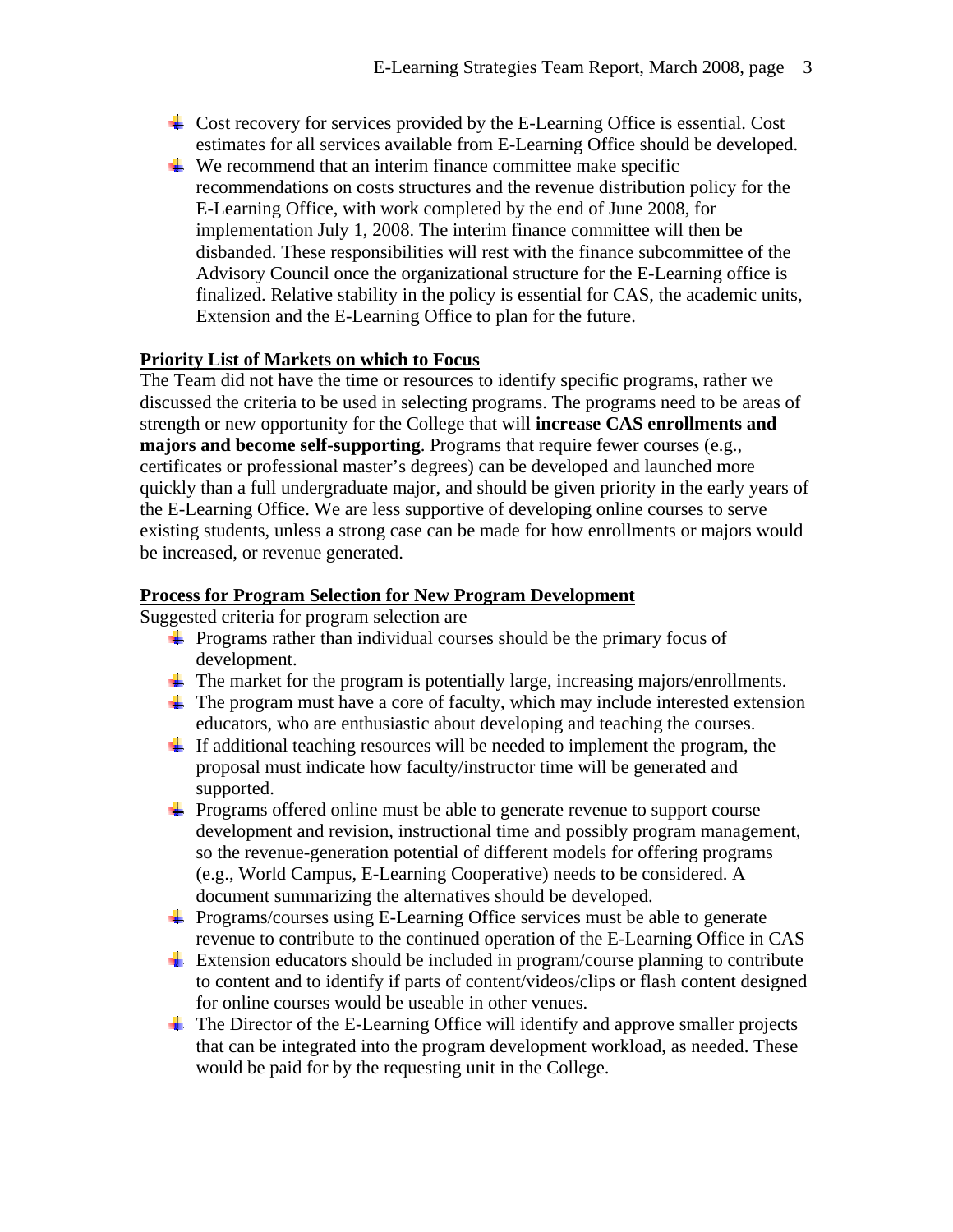### **Policy for Maintenance and Revision of Existing Courses**

Course maintenance and revisions are essential to ensure course quality. **Course maintenance** is defined as the work required to prepare courses each time they are offered. This includes adjustments to some readings and the basic syllabus content that reflects changing dates and adjustments to assignments, and to make sure that all elements and links of an online course are functioning properly. Course maintenance is covered by the baseline revenue sharing from each academic unit to the E-Learning Office. Course revisions beyond basic maintenance completed by the E-Learning Office will be paid for by the requesting unit on a fee for service basis, with fees based on the cost structures developed.

## **Faculty/Instructor Compensation**

One barrier to the development of e-Learning programs and courses is the availability of faculty time for course development and instruction. Faculty workload needs to be modified (by adjusting other onload activities) or incentives need to be offered to encourage these activities. Fixed-term or part-time instructors can be used to meet some online teaching and course development needs. The team suggests that

- ÷ Compensation for developing or teaching online courses should be permitted on-load (regular salary compensation) as part of a regular teaching load; additional resources can be committed to a faculty member for an online course developed or taught above regular course load (e.g., salary savings), options for buy-out of time of Extension faculty or educators should be considered, or support can be provided off-load with summer compensation for tenure-line faculty on 36 week contracts. These arrangements are negotiated by the faculty and program's academic home.
- ₩. Costs for fixed-term or part-time faculty/instructors would be covered by the academic unit, most likely from program revenues.

### **Other Policies to Reinforce Values of Meeting High Demand and Multipurpose Use**

The E-Learning initiatives need to be designed to minimize duplication of effort and to encourage sharing of the resources developed. The Team recommends:

- $\overline{\text{I}}$  The development of an electronic library of materials developed for courses or extension programs that might be useable by other faculty or extension educators (examples: figure of nutrient cycle, short video clips, lecture segments, photographs, flash visuals). Key issues with this recommendation are
	- o Providing staff time to identify existing materials and to create and maintain the electronic library
	- o Deciding who will have access to the library
	- o Determining legitimate use of course materials to abide by copyright agreements
	- o Develop course content so that segments can be easily used for multiple purposes
- Integration of E-Learning and eXtension. eXtension seems to have some potential for providing online resources, reducing duplication of effort, as well as providing a place for the dissemination of Penn State Cooperative Extension materials. At this point, Penn State's interest in and commitment to participation